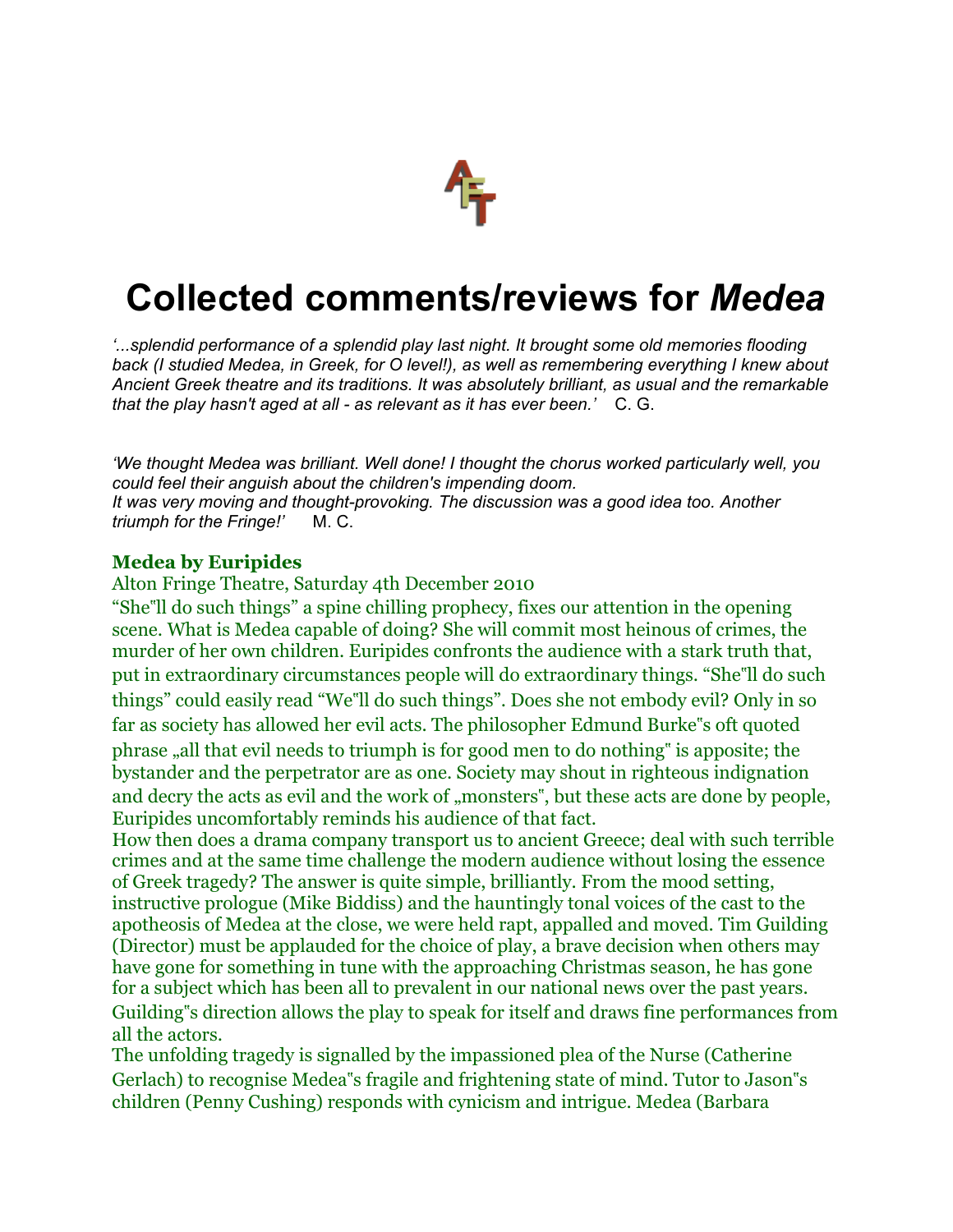Rayner) barbarian princess and sorcerer, granddaughter of the Sun God, spurned wife of the Argonaut hero Jason (Richard Hames) coldly plots the murder of her husband"s new wife Glauke and Glauke"s father King Kreon. Her fury at being rejected, treated as an unwanted foreigner and banished ultimately leads Medea to take the most terrible decision to kill her children as an act of supreme revenge on Jason. Rayner"s commanding and controlled Medea is contrasted by the rather louche attitude of Hames"s Jason which heightens the spiteful and bile filled exchanges between them. The fallibility of men is accurately portrayed by King Kreon (James Willis) and King Aegeus (Morris Hopkins), both allowing their characters to show frailty in their decision making. Throughout the production we see and hear from the Chorus of Corinthian Women, they express the multitude of opinions and emotions, yet remain bystanders to the emerging horror. To act in chorus is a difficult task and timing needed to be perfect, yet the chorus worked beautifully, complementing and linking the action. When Medea has poisoned

Glauke and Kreon, the news is broken by a Servant (Lesley Willis) in such graphic terms we pity the messenger. Medea determines to kill her children (puppets were used to good effect to portray the children) as the final act of revenge, though for a moment she vacillates so convincingly that we would believe she will not go through with it. But the die is cast. Men of Athens, and probably men today, would be expected to preserve their honour and carry out their plans. So, Euripides has Medea act like a man to preserve her honour in the face of rejection and exile. The audience"s reaction to the death of the children was palpable.

The whole drama was enhanced by the company wearing masks as in the tradition of Greek theatre. At once the masks were anonymising and individual giving an ethereal effect to the performance. The separation of the audience, male and female, added to the effect. Once again, Alton Fringe Theatre have produced a challenging and thought provoking work. It was literally breathtaking, many in the audience sat quietly at the end just contemplating what they had experienced. We were warned throughout the play that "She"ll do such things", this superb production did not stint from uncovering some unpleasant truths. Not so much enjoyable as a deeply engaging experience. S.G. 5.12.10

## **Medea by Euripides**

Alton Fringe Theatre, Amery Hill Studio, Friday 03 December 2010

If 'hell hath no fury like a woman scorned', and if Hell ever needed to recruit a postergirl for that adage, then it need look no further than to the sorcerer-princess Medea (Barbara Rayner). Alton Fringe's take on Euripides' Greek tragedy about the Princess of Kolchis documents the aftermath of the Prince of Iolkos Jason's (Richard Hames) infidelity to Medea, her subsequent torment, her decreed exile by the King of Corinth (James Willis) and ultimately the medley of violence Medea the 'barbarian' metes-out not only on her enemies, but also toward her own two sons. According to director Tim Guilding, Medea is the Fringe's first venture back into Greek tragedy since 1993 and all told, it was well worth the 17 year hiatus. The production lasts a mere 80 minutes in which Medea and the chorus of Corinthian women are present on stage for more or less the entire duration, and it is testament to Rayner and the chorus' stamina that they held a rapt, warm audience throughout (who incidentally were segregated by